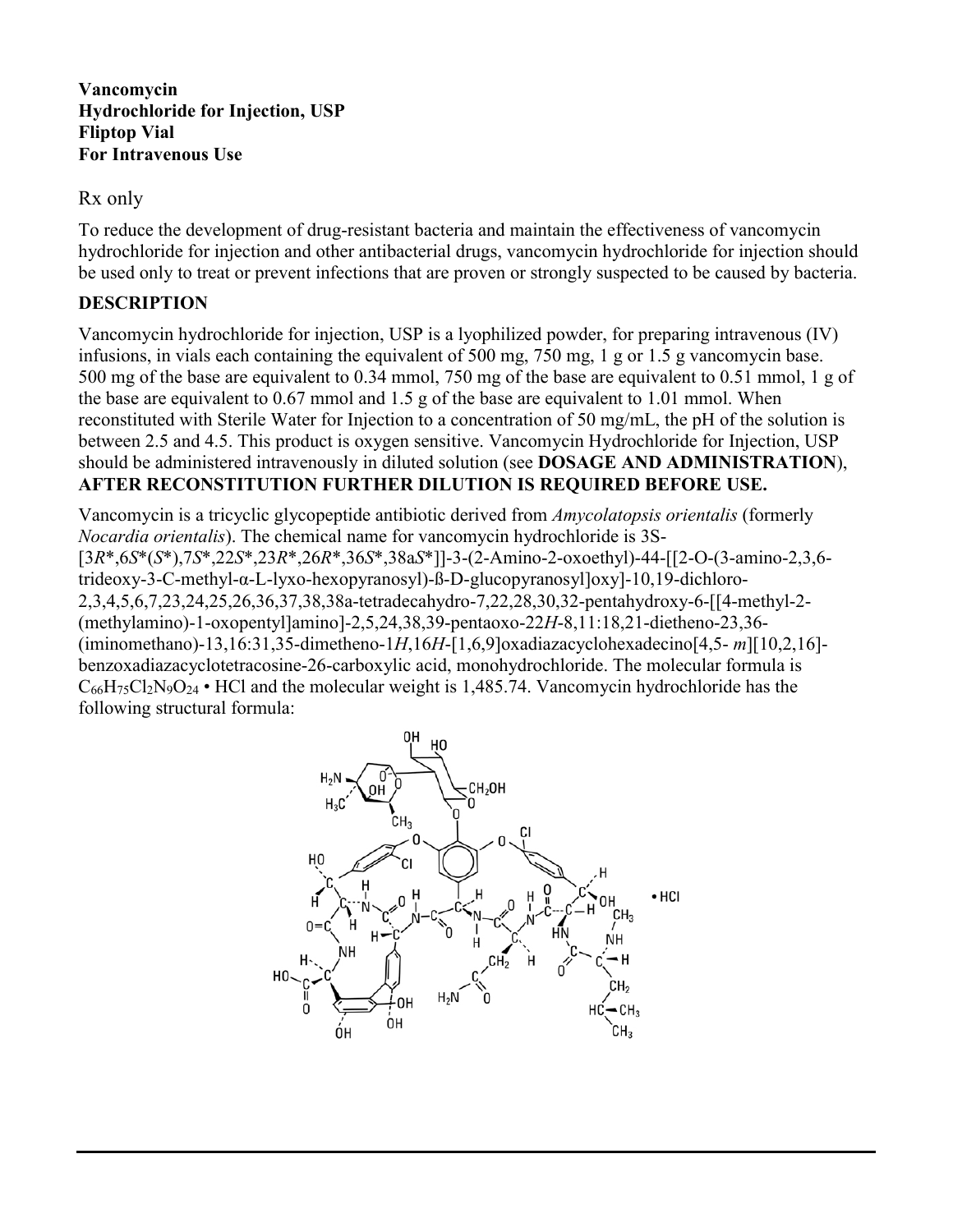## **CLINICAL PHARMACOLOGY**

Vancomycin is poorly absorbed after oral administration.

In subjects with normal kidney function, multiple intravenous dosing of 1 g of vancomycin (15 mg/kg) infused over 60 minutes produces mean plasma concentrations of approximately 63 mcg/mL immediately after the completion of infusion, mean plasma concentrations of approximately 23 mcg/mL 2 hours after infusion, and mean plasma concentrations of approximately 8 mcg/mL 11 hours after the end of the infusion. Multiple dosing of 500 mg infused over 30 minutes produces mean plasma concentrations of about 49 mcg/mL at the completion of infusion, mean plasma concentrations of about 19 mcg/mL 2 hours after infusion, and mean plasma concentrations of about 10 mcg/mL 6 hours after infusion. The plasma concentrations during multiple dosing are similar to those after a single dose.

The mean elimination half-life of vancomycin from plasma is 4 to 6 hours in subjects with normal renal function. In the first 24 hours, about 75% of an administered dose of vancomycin is excreted in urine by glomerular filtration. Mean plasma clearance is about 0.058 L/kg/h, and mean renal clearance is about 0.048 L/kg/h. Renal dysfunction slows excretion of vancomycin. In anephric patients, the average half-life of elimination is 7.5 days. The distribution coefficient is from 0.3 to 0.43 L/kg. There is no apparent metabolism of the drug. About 60% of an intraperitoneal dose of vancomycin administered during peritoneal dialysis is absorbed systemically in 6 hours. Serum concentrations of about 10 mcg/mL are achieved by intraperitoneal injection of 30 mg/kg of vancomycin. However, the safety and efficacy of the intraperitoneal use of vancomycin has not been established in adequate and well-controlled trials (see **PRECAUTIONS**).

Total systemic and renal clearance of vancomycin may be reduced in the elderly. Vancomycin is approximately 55% serum protein bound as measured by ultrafiltration at vancomycin serum concentrations of 10 to 100 mcg/mL. After IV administration of vancomycin, inhibitory concentrations are present in pleural, pericardial, ascitic, and synovial fluids; in urine; in peritoneal dialysis fluid; and in atrial appendage tissue. Vancomycin does not readily diffuse across normal meninges into the spinal fluid; but, when the meninges are inflamed, penetration into the spinal fluid occurs.

## **MICROBIOLOGY**

The bactericidal action of vancomycin results primarily from inhibition of cell-wall biosynthesis. In addition, vancomycin alters bacterial-cell-membrane permeability and RNA synthesis. There is no cross-resistance between vancomycin and other antibiotics. Vancomycin is not active *in vitro* against gram-negative bacilli, mycobacteria, or fungi.

### **Synergy**

The combination of vancomycin and an aminoglycoside acts synergistically *in vitro* against many strains of *Staphylococcus aureus*, *Streptococcus bovis*, enterococci, and the viridans group streptococci.

Vancomycin has been shown to be active against most strains of the following microorganisms, both *in vitro* and in clinical infections as described in the **INDICATIONS AND USAGE** section.

#### **Aerobic gram-positive microorganisms**

Diphtheroids Enterococci (e.g., *Enterococcus faecalis*) Staphylococci, including *Staphylococcus aureus* and *Staphylococcus epidermidis* (including heterogeneous methicillin-resistant strains) *Streptococcus bovis* Viridans group streptococci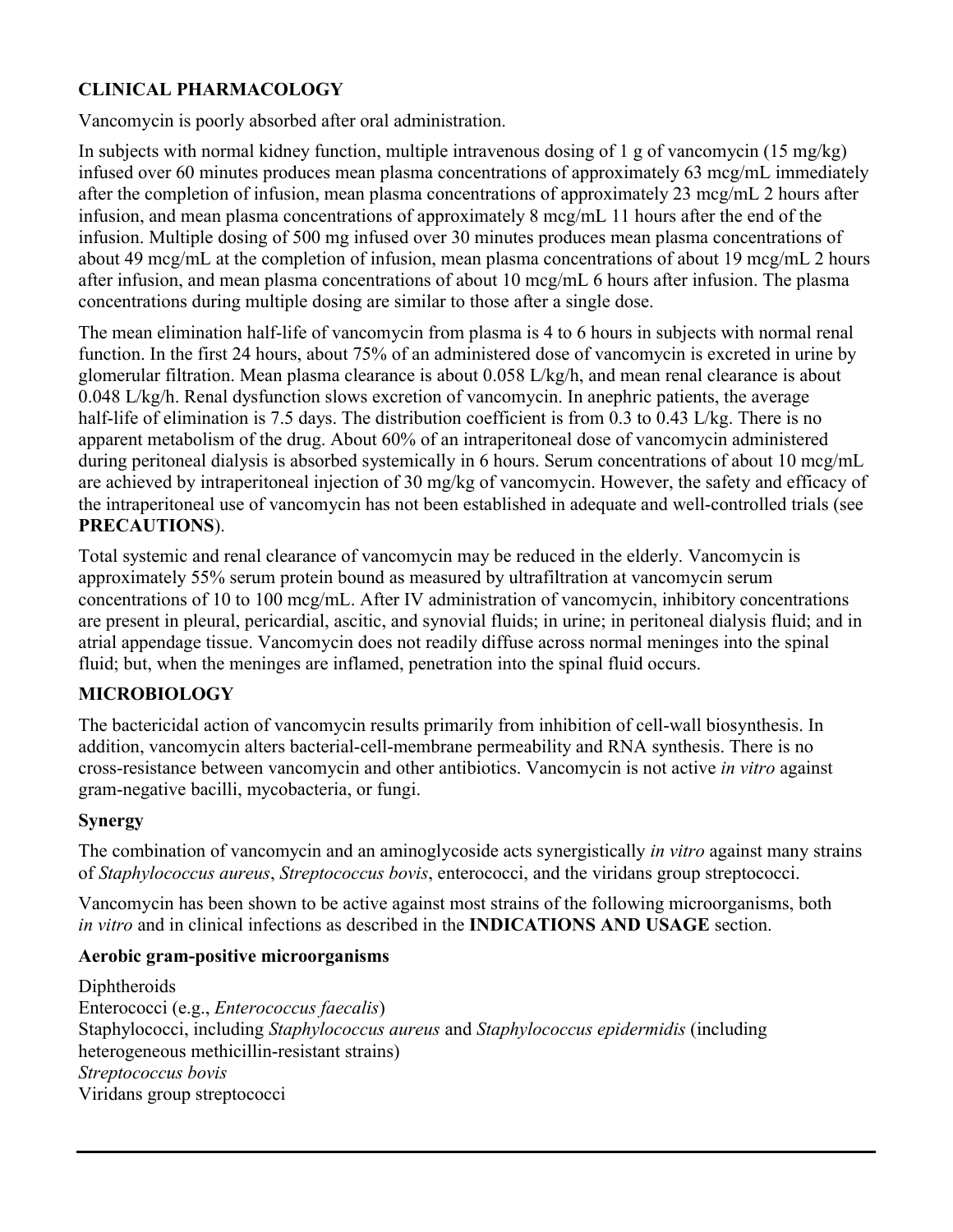### The following *in vitro* data are available, **but their clinical significance is unknown**.

Vancomycin exhibits *in vitro* MIC's of 1 mcg/mL or less against most (≥ 90%) strains of streptococci listed below and MIC's of 4 mcg/mL or less against most ( $\geq$  90%) strains of other listed microorganisms; however, the safety and effectiveness of vancomycin in treating clinical infections due to these microorganisms have not been established in adequate and well-controlled clinical trials.

### **Aerobic gram-positive microorganisms**

*Listeria monocytogenes Streptococcus pyogenes Streptococcus pneumoniae* (including penicillin-resistant strains) *Streptococcus agalactiae*

#### **Anaerobic gram-positive microorganisms**

*Actinomyces* species *Lactobacillus* species

### **Susceptibility Testing**

For specific information regarding susceptibility test interpretive criteria and associated test methods and quality control standards recognized by FDA for this drug, please see: [https://www.fda.gov/STIC.](https://www.fda.gov/STIC)

### **INDICATIONS AND USAGE**

Vancomycin hydrochloride for injection is indicated for the treatment of serious or severe infections caused by susceptible strains of methicillin-resistant (β-lactam-resistant) staphylococci. It is indicated for penicillin-allergic patients, for patients who cannot receive or who have failed to respond to other drugs, including the penicillins or cephalosporins, and for infections caused by vancomycin-susceptible organisms that are resistant to other antimicrobial drugs. Vancomycin hydrochloride for injection is indicated for initial therapy when methicillin-resistant staphylococci are suspected, but after susceptibility data are available, therapy should be adjusted accordingly.

Vancomycin hydrochloride for injection is effective in the treatment of staphylococcal endocarditis. Its effectiveness has been documented in other infections due to staphylococci, including septicemia, bone infections, lower respiratory tract infections, skin and skin structure infections. When staphylococcal infections are localized and purulent, antibiotics are used as adjuncts to appropriate surgical measures.

Vancomycin hydrochloride for injection has been reported to be effective alone or in combination with an aminoglycoside for endocarditis caused by *S. viridans* or *S. bovis*. For endocarditis caused by enterococci (e.g., *E. faecalis*), vancomycin has been reported to be effective only in combination with an aminoglycoside.

Vancomycin hydrochloride for injection has been reported to be effective for the treatment of diphtheroid endocarditis. Vancomycin hydrochloride for injection has been used successfully in combination with either rifampin, an aminoglycoside, or both in early-onset prosthetic valve endocarditis caused by *S. epidermidis* or diphtheroids.

Specimens for bacteriologic cultures should be obtained in order to isolate and identify causative organisms and to determine their susceptibilities to vancomycin.

To reduce the development of drug-resistant bacteria and maintain the effectiveness of vancomycin hydrochloride for injection and other antibacterial drugs, vancomycin hydrochloride for injection should be used only to treat or prevent infections that are proven or strongly suspected to be caused by susceptible bacteria. When culture and susceptibility information are available, they should be considered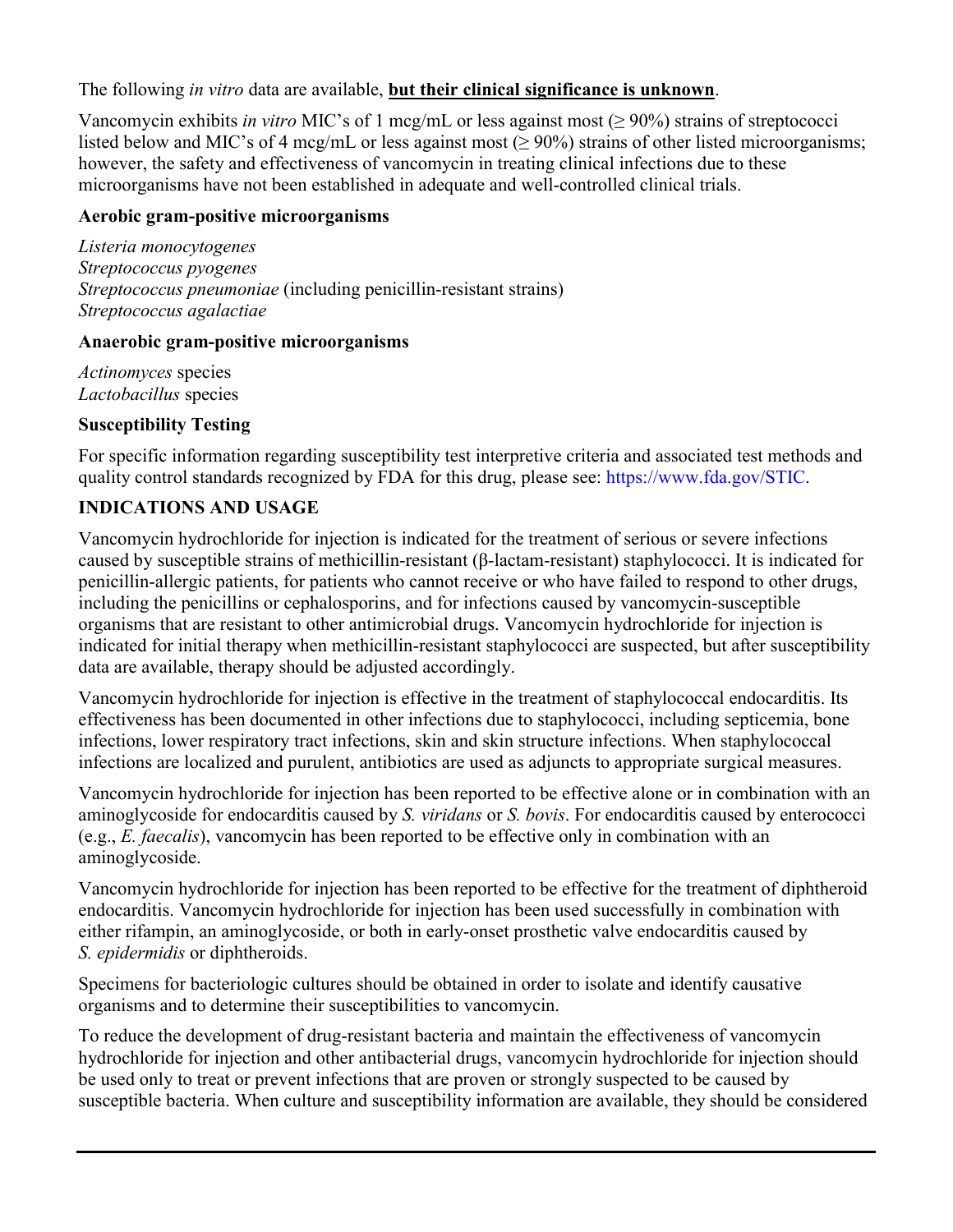in selecting or modifying antibacterial therapy. In the absence of such data, local epidemiology and susceptibility patterns may contribute to the empiric selection of therapy.

The parenteral form of vancomycin hydrochloride may be administered orally for treatment of antibiotic-associated pseudomembranous colitis produced by *C. difficile* and for staphylococcal enterocolitis. Parenteral administration of vancomycin hydrochloride alone is of unproven benefit for these indications. Vancomycin is not effective by the oral route for other types of infections.

## **CONTRAINDICATIONS**

Vancomycin hydrochloride for injection is contraindicated in patients with known hypersensitivity to this antibiotic.

# **WARNINGS**

## **Infusion Reactions**

Rapid bolus administration (e.g., over several minutes) may be associated with exaggerated hypotension, including shock and rarely cardiac arrest.

Vancomycin hydrochloride for injection should be administered in a diluted solution over a period of not less than 60 minutes to avoid rapid-infusion-related reactions. Stopping the infusion usually results in prompt cessation of these reactions.

## **Nephrotoxicity**

Systemic vancomycin exposure may result in acute kidney injury (AKI). The risk of AKI increases as systemic exposure/serum levels increase. Monitor renal function in all patients, especially patients with underlying renal impairment, patients with co-morbidities that predispose to renal impairment, and patients receiving concomitant therapy with a drug known to be nephrotoxic.

## **Ototoxicity**

Ototoxicity has occurred in patients receiving vancomycin hydrochloride for injection. It may be transient or permanent. It has been reported mostly in patients who have been given excessive doses, who have an underlying hearing loss, or who are receiving concomitant therapy with another ototoxic agent, such as an aminoglycoside. Vancomycin should be used with caution in patients with renal insufficiency because the risk of toxicity is appreciably increased by high, prolonged blood concentrations.

Dosage of vancomycin hydrochloride for injection must be adjusted for patients with renal dysfunction (see **PRECAUTIONS** and **DOSAGE AND ADMINISTRATION**).

## **Severe Dermatologic Reactions**

Severe dermatologic reactions such as toxic epidermal necrolysis (TEN), Stevens-Johnson syndrome (SJS), drug reaction with eosinophilia and systemic symptoms (DRESS), acute generalized exanthematous pustulosis (AGEP), and linear IgA bullous dermatosis (LABD) have been reported in association with the use of vancomycin. Cutaneous signs or symptoms reported include skin rashes, mucosal lesions, and blisters.

Discontinue vancomycin hydrochloride for injection at the first appearance of signs and symptoms of TEN, SJS, DRESS, AGEP, or LABD.

# *Clostridioides difficile* **Associated Diarrhea (CDAD)**

*Clostridioides difficile* associated diarrhea (CDAD) has been reported with use of nearly all antibacterial agents, including vancomycin hydrochloride for injection, and may range in severity from mild diarrhea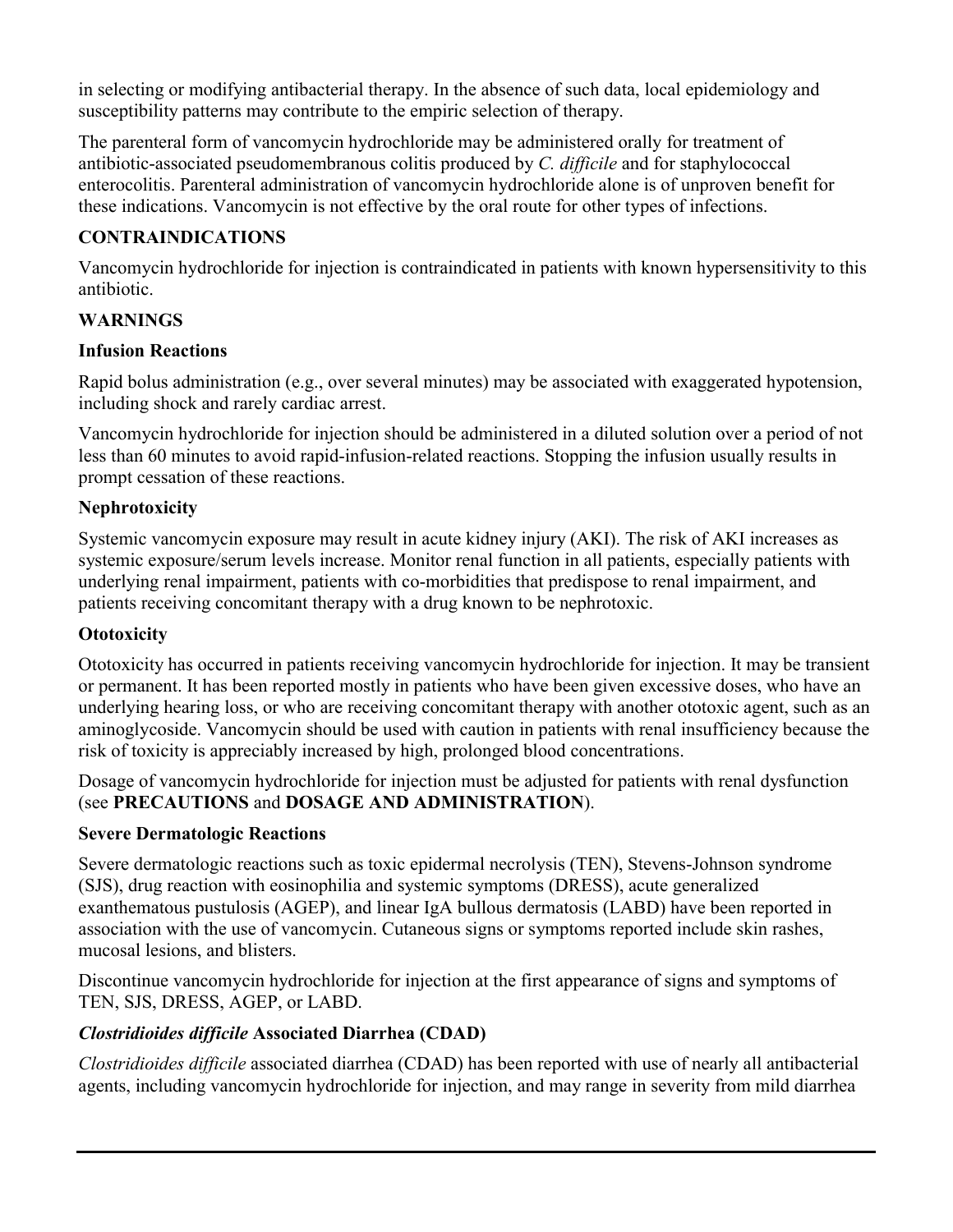to fatal colitis. Treatment with antibacterial agents alters the normal flora of the colon leading to overgrowth of *C. difficile*.

*C. difficile* produces toxins A and B which contribute to the development of CDAD. Hypertoxin producing strains of *C. difficile* cause increased morbidity and mortality, as these infections can be refractory to antimicrobial therapy and may require colectomy. CDAD must be considered in all patients who present with diarrhea following antibiotic use. Careful medical history is necessary since CDAD has been reported to occur over two months after the administration of antibacterial agents.

If CDAD is suspected or confirmed, ongoing antibiotic use not directed against *C. difficile* may need to be discontinued. Appropriate fluid and electrolyte management, protein supplementation, antibiotic treatment of *C. difficile*, and surgical evaluation should be instituted as clinically indicated.

# **Hemorrhagic Occlusive Retinal Vasculitis (HORV)**

Hemorrhagic occlusive retinal vasculitis, including permanent loss of vision, occurred in patients receiving intracameral or intravitreal administration of vancomycin during or after cataract surgery. The safety and efficacy of vancomycin administered by the intracameral or the intravitreal route have not been established by adequate and well-controlled trials. Vancomycin is not indicated for the prophylaxis of endophthalmitis.

# **PRECAUTIONS**

Clinically significant serum concentrations have been reported in some patients being treated for active *C. difficile*-induced pseudomembranous colitis after multiple oral doses of vancomycin.

Prolonged use of vancomycin hydrochloride for injection may result in the overgrowth of nonsusceptible microorganisms. Careful observation of the patient is essential. If superinfection occurs during therapy, appropriate measures should be taken. In rare instances, there have been reports of pseudomembranous colitis due to *C. difficile* developing in patients who received intravenous vancomycin hydrochloride for injection.

Serial tests of auditory function may be helpful in order to minimize the risk of ototoxicity.

Reversible neutropenia has been reported in patients receiving vancomycin hydrochloride for injection (see **ADVERSE REACTIONS**). Patients who will undergo prolonged therapy with vancomycin hydrochloride for injection or those who are receiving concomitant drugs which may cause neutropenia should have periodic monitoring of the leukocyte count.

Vancomycin hydrochloride for injection is irritating to tissue and must be given by a secure IV route of administration. Pain, tenderness, and necrosis occur with intramuscular (IM) injection of vancomycin hydrochloride for injection or with inadvertent extravasation. Thrombophlebitis may occur, the frequency and severity of which can be minimized by administering the drug slowly as a dilute solution (2.5 to 5 g/L) and by rotation of venous access sites.

There have been reports that the frequency of infusion-related events (including hypotension, flushing, erythema, urticaria, and pruritus) increases with the concomitant administration of anesthetic agents. Infusion-related events may be minimized by the administration of vancomycin as a 60-minute infusion prior to anesthetic induction. The safety and efficacy of vancomycin administered by the intrathecal (intralumbar or intraventricular) route or by the intraperitoneal route have not been established by adequate and well-controlled trials.

Reports have revealed that administration of sterile vancomycin by the intraperitoneal route during continuous ambulatory peritoneal dialysis (CAPD) has resulted in a syndrome of chemical peritonitis. To date, this syndrome has ranged from cloudy dialysate alone to a cloudy dialysate accompanied by variable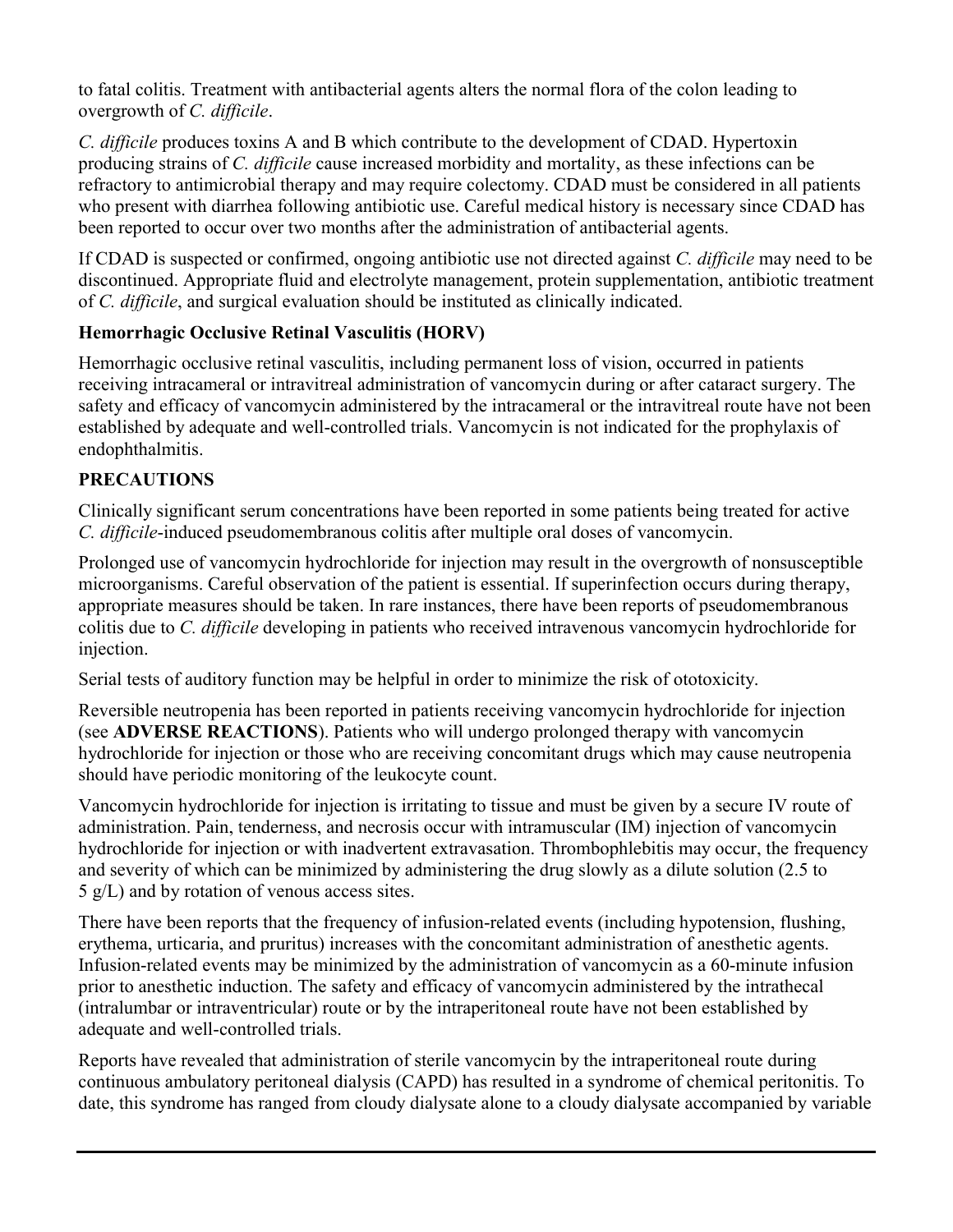degrees of abdominal pain and fever. This syndrome appears to be short-lived after discontinuation of intraperitoneal vancomycin.

Prescribing vancomycin hydrochloride for injection in the absence of a proven or strongly suspected bacterial infection or a prophylactic indication is unlikely to provide benefit to the patient and increases the risk of the development of drug-resistant bacteria.

## **Drug Interactions**

Concomitant administration of vancomycin and anesthetic agents has been associated with erythema and histamine-like flushing (see **Pediatric Use** - **PRECAUTIONS**) and anaphylactoid reactions (see **ADVERSE REACTIONS**).

Monitor renal function in patients receiving vancomycin and concurrent and/or sequential systemic or topical use of other potentially neurotoxic and/or nephrotoxic drugs, such as amphotericin B, aminoglycosides, bacitracin, polymixin B, colistin, viomycin, or cisplatin.

### **Carcinogenesis, Mutagenesis, Impairment of Fertility**

Although no long-term studies in animals have been performed to evaluate carcinogenic potential, no mutagenic potential of vancomycin hydrochloride for injection was found in standard laboratory tests. No definitive fertility studies have been performed.

## **Pregnancy**

## *Teratogenic Effects*

Animal reproduction studies have not been conducted with vancomycin. It is not known whether vancomycin can affect reproduction capacity. In a controlled clinical study, the potential ototoxic and nephrotoxic effects of vancomycin on infants were evaluated when the drug was administered to pregnant women for serious staphylococcal infections complicating intravenous drug abuse. Vancomycin was found in cord blood. No sensorineural hearing loss or nephrotoxicity attributable to vancomycin was noted. One infant whose mother received vancomycin in the third trimester experienced conductive hearing loss that was not attributed to the administration of vancomycin. Because the number of patients treated in this study was limited and vancomycin was administered only in the second and third trimesters, it is not known whether vancomycin causes fetal harm. Vancomycin should be given to a pregnant woman only if clearly needed.

## **Nursing Mothers**

Vancomycin hydrochloride for injection is excreted in human milk. Caution should be exercised when vancomycin hydrochloride for injection is administered to a nursing woman. Because of the potential for adverse events, a decision should be made whether to discontinue nursing or to discontinue the drug, taking into account the importance of the drug to the mother.

### **Pediatric Use**

In pediatric patients, it may be appropriate to confirm desired vancomycin serum concentrations. Concomitant administration of vancomycin and anesthetic agents has been associated with erythema and histamine-like flushing in pediatric patients (see **PRECAUTIONS**).

## **Geriatric Use**

The natural decrement of glomerular filtration with increasing age may lead to elevated vancomycin serum concentrations if dosage is not adjusted. Vancomycin dosage schedules should be adjusted in elderly patients (see **DOSAGE AND ADMINISTRATION**).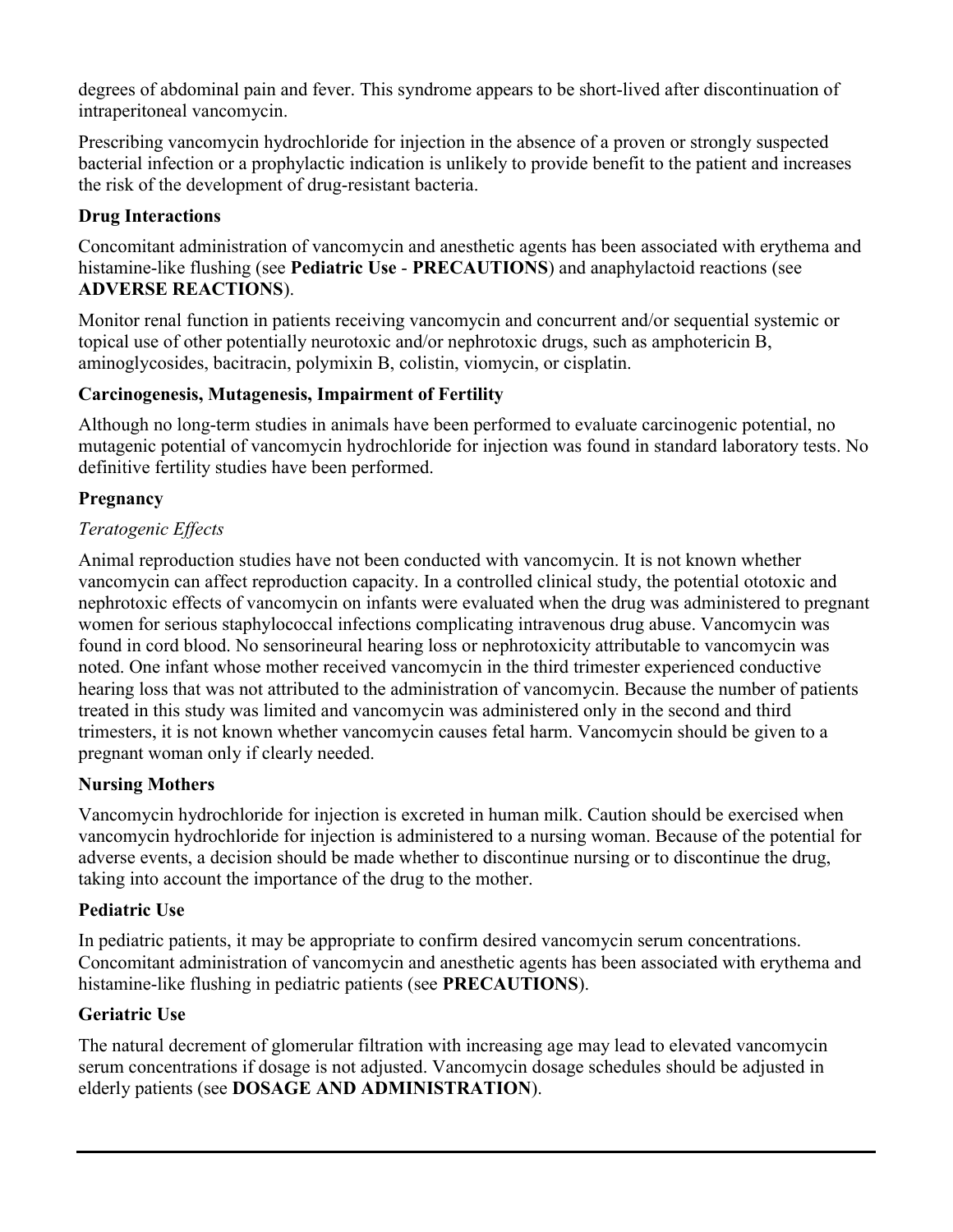### **Information for Patients**

#### *Severe Dermatologic Reactions*

Advise patients about the signs and symptoms of serious skin manifestations. Instruct patients to stop vancomycin hydrochloride for injection immediately and promptly seek medical attention at the first signs or symptoms of skin rash, mucosal lesions, and blisters (see **WARNINGS**).

Patients should be counseled that antibacterial drugs including vancomycin hydrochloride for injection should only be used to treat bacterial infections. They do not treat viral infections (e.g., the common cold). When vancomycin hydrochloride for injection is prescribed to treat a bacterial infection, patients should be told that although it is common to feel better early in the course of therapy, the medication should be taken exactly as directed. Skipping doses or not completing the full course of therapy may (1) decrease the effectiveness of the immediate treatment and (2) increase the likelihood that bacteria will develop resistance and will not be treatable by vancomycin hydrochloride for injection or other antibacterial drugs in the future.

Diarrhea is a common problem caused by antibiotics which usually ends when the antibiotic is discontinued. Sometimes after starting treatment with antibiotics, patients can develop watery and bloody stools (with or without stomach cramps and fever) even as late as two or more months after having taken the last dose of the antibiotic. If this occurs, patients should contact their physician as soon as possible.

### **ADVERSE REACTIONS**

#### **Infusion-Related Events**

During or soon after rapid infusion of vancomycin hydrochloride for injection, patients may develop anaphylactoid reactions, including hypotension (see **ANIMAL PHARMACOLOGY**), wheezing, dyspnea, urticaria, or pruritus. Rapid infusion may also cause flushing of the upper body ("red neck") or pain and muscle spasm of the chest and back. These reactions usually resolve within 20 minutes but may persist for several hours. Such events are infrequent if vancomycin hydrochloride for injection is given by a slow infusion over 60 minutes. In studies of normal volunteers, infusion-related events did not occur when vancomycin hydrochloride for injection was administered at a rate of 10 mg/min or less.

### **Nephrotoxicity**

Systemic vancomycin exposure may result in acute kidney injury (AKI). The risk of AKI increases as systemic exposure/serum levels increase. Additional risk factors for AKI in patients receiving vancomycin include receipt of concomitant drugs known to be nephrotoxic, in patients with pre-existing renal impairment, or with co-morbidities that predispose to renal impairment. Interstitial nephritis has also been reported in patients receiving vancomycin.

#### **Gastrointestinal**

Onset of pseudomembranous colitis symptoms may occur during or after antibiotic treatment (see **WARNINGS**).

#### **Ototoxicity**

A few dozen cases of hearing loss associated with vancomycin have been reported. Most of these patients had kidney dysfunction or a preexisting hearing loss or were receiving concomitant treatment with an ototoxic drug. Vertigo, dizziness, and tinnitus have been reported rarely.

#### **Hematopoietic**

Reversible neutropenia, usually starting 1 week or more after onset of therapy with vancomycin or after a total dosage of more than 25 g, has been reported for several dozen patients. Neutropenia appears to be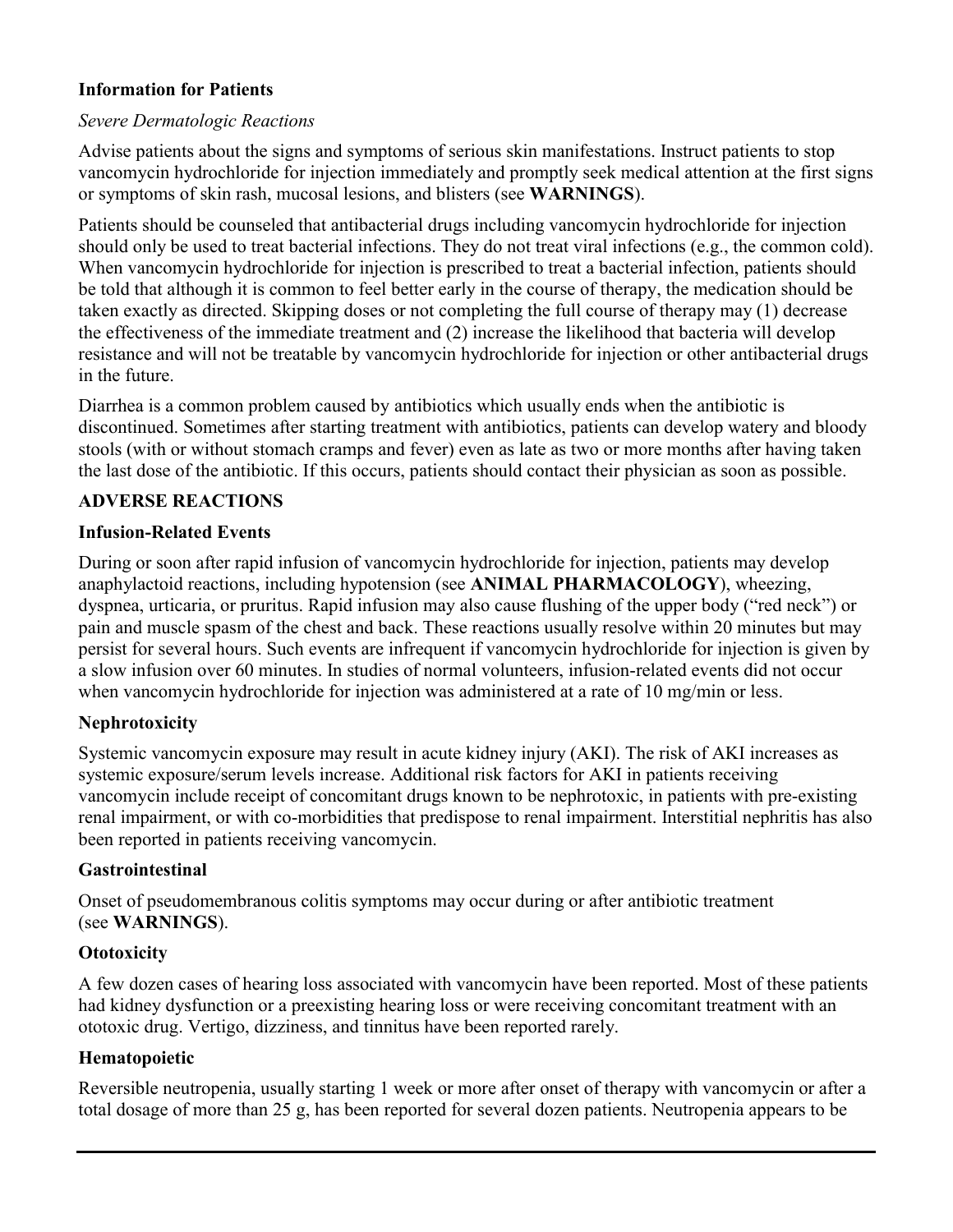promptly reversible when vancomycin is discontinued. Thrombocytopenia has rarely been reported. Although a causal relationship has not been established, reversible agranulocytosis (granulocytes  $\leq 500$ /mm<sup>3</sup>) has been reported rarely.

## **Phlebitis**

Inflammation at the injection site has been reported.

## **Miscellaneous**

Patients have been reported to have had anaphylaxis, drug fever, nausea, chills, eosinophilia, rashes including exfoliative dermatitis, Stevens-Johnson syndrome (see **WARNINGS**, Severe Dermatologic Reactions), and vasculitis in association with the administration of vancomycin.

Chemical peritonitis has been reported following intraperitoneal administration (see **PRECAUTIONS**).

# **Post Marketing Reports**

The following adverse reactions have been identified during post-approval use of vancomycin. Because these reactions are reported voluntarily from a population of uncertain size, it is not possible to reliably estimate their frequency or establish a causal relationship to drug exposure.

# *Skin and Subcutaneous Tissue Disorders*

Severe dermatologic reactions such as toxic epidermal necrolysis (TEN), drug reaction with eosinophilia and systemic symptoms (DRESS), acute generalized exanthematous pustulosis (AGEP), and linear IgA bullous dermatosis (LABD) (see **WARNINGS**, Severe Dermatologic Reactions).

To report SUSPECTED ADVERSE EVENTS, contact FDA at 1-800-FDA-1088 or [www.fda.gov/medwatch](http://www.fda.gov/medwatch).

# **OVERDOSAGE**

Supportive care is advised, with maintenance of glomerular filtration. Vancomycin is poorly removed by dialysis. Hemofiltration and hemoperfusion with polysulfone resin have been reported to result in increased vancomycin clearance. The median lethal intravenous dose is 319 mg/kg in rats and 400 mg/kg in mice.

To obtain up-to-date information about the treatment of overdose, a good resource is your certified Regional Poison Control Center. Telephone numbers of certified poison control centers are listed in the *Physicians' Desk Reference (PDR)*. In managing overdosage, consider the possibility of multiple drug overdoses, interaction among drugs, and unusual drug kinetics in your patient.

# **DOSAGE AND ADMINISTRATION**

Infusion-related events are related to both the concentration and the rate of administration of vancomycin. Concentrations of no more than 5 mg/mL and rates of no more than 10 mg/min are recommended in adults (see also age-specific recommendations). In selected patients in need of fluid restriction, a concentration up to 10 mg/mL may be used; use of such higher concentrations may increase the risk of infusion-related events. An infusion rate of 10 mg/min or less is associated with fewer infusion-related events (see **ADVERSE REACTIONS**). Infusion-related events may occur, however, at any rate or concentration.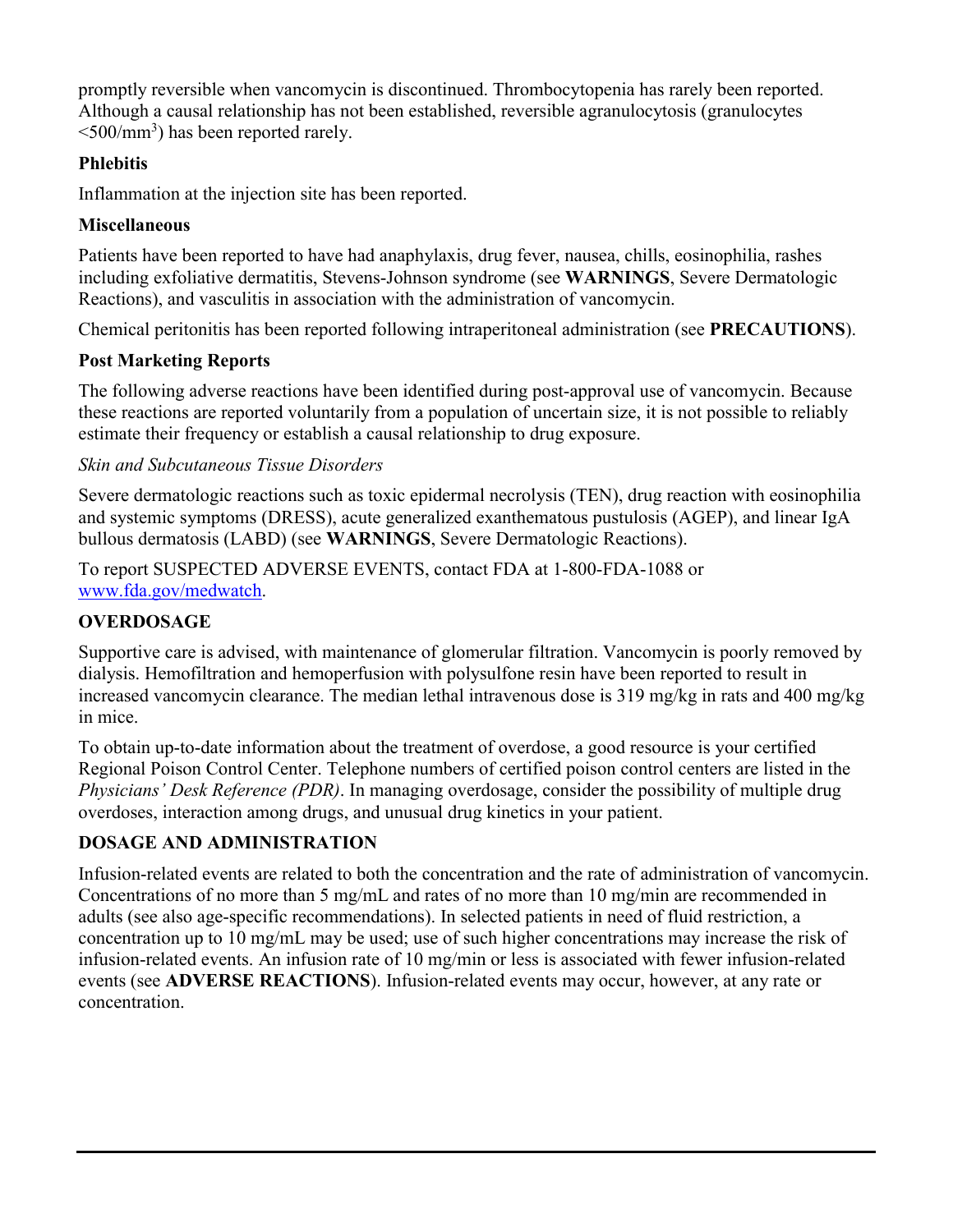### **Patients with Normal Renal Function**

#### *Adults*

The usual daily intravenous dose is 2 g divided either as 500 mg every 6 hours or 1 g every 12 hours. Each dose should be administered at no more than 10 mg/min or over a period of at least 60 minutes, whichever is longer. Other patient factors, such as age or obesity, may call for modification of the usual intravenous daily dose.

### *Pediatric patients*

The usual intravenous dosage of vancomycin is 10 mg/kg per dose given every 6 hours. Each dose should be administered over a period of at least 60 minutes. Close monitoring of serum concentrations of vancomycin may be warranted in these patients.

### *Neonates*

In pediatric patients up to the age of 1 month, the total daily intravenous dosage may be lower. In neonates, an initial dose of 15 mg/kg is suggested, followed by 10 mg/kg every 12 hours for neonates in the 1st week of life and every 8 hours thereafter up to the age of 1 month. Each dose should be administered over 60 minutes. In premature infants, vancomycin clearance decreases as postconceptional age decreases. Therefore, longer dosing intervals may be necessary in premature infants. Close monitoring of serum concentrations of vancomycin is recommended in these patients.

### **Patients with Impaired Renal Function and Elderly Patients**

Dosage adjustment must be made in patients with impaired renal function. In premature infants and the elderly, greater dosage reductions than expected may be necessary because of decreased renal function. Measurement of vancomycin serum concentrations can be helpful in optimizing therapy, especially in seriously ill patients with changing renal function. Vancomycin serum concentrations can be determined by use of microbiologic assay, radioimmunoassay, fluorescence polarization immunoassay, fluorescence immunoassay, or high-pressure liquid chromatography. If creatinine clearance can be measured or estimated accurately, the dosage for most patients with renal impairment can be calculated using the following table. The dosage of vancomycin hydrochloride for injection per day in mg is about 15 times the glomerular filtration rate in mL/min (see following table).

| <b>DOSAGE TABLE FOR VANCOMYCIN IN</b><br><b>PATIENTS WITH IMPAIRED RENAL</b><br><b>FUNCTION</b><br>(Adapted from Moellering et al <sup>1</sup> ) |                        |  |
|--------------------------------------------------------------------------------------------------------------------------------------------------|------------------------|--|
| <b>Creatinine Clearance</b>                                                                                                                      | <b>Vancomycin Dose</b> |  |
| mL/min                                                                                                                                           | mg/24 h                |  |
| 100                                                                                                                                              | 1,545                  |  |
| 90                                                                                                                                               | 1,390                  |  |
| 80                                                                                                                                               | 1,235                  |  |
| 70                                                                                                                                               | 1,080                  |  |
| 60                                                                                                                                               | 925                    |  |
| 50                                                                                                                                               | 770                    |  |
| 40                                                                                                                                               | 620                    |  |
| 30                                                                                                                                               | 465                    |  |
| 20                                                                                                                                               | 310                    |  |
| 10                                                                                                                                               | 155                    |  |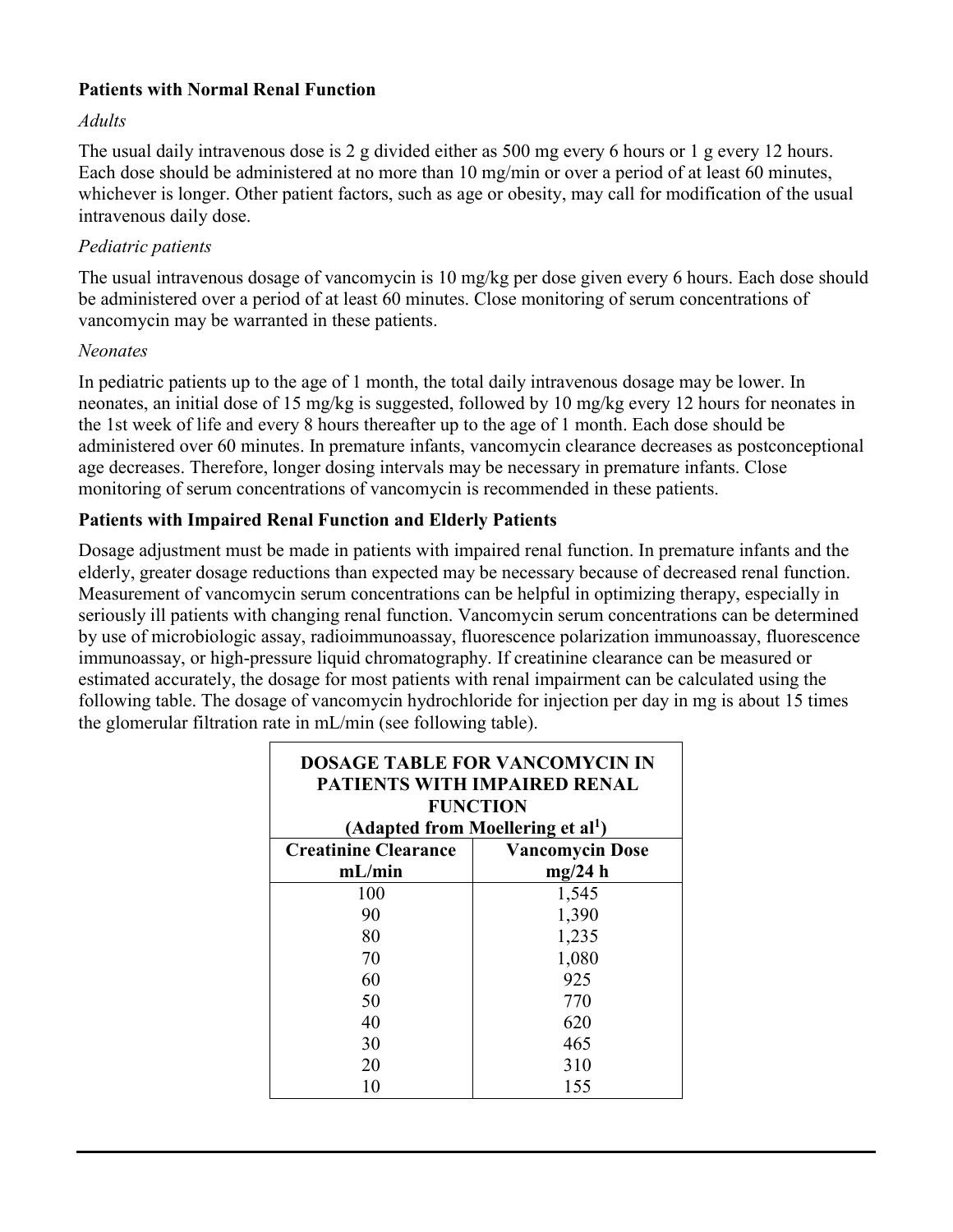The initial dose should be no less than 15 mg/kg, even in patients with mild to moderate renal insufficiency. The table is not valid for functionally anephric patients. For such patients, an initial dose of 15 mg/kg of body weight should be given to achieve prompt therapeutic serum concentrations. The dose required to maintain stable concentrations is 1.9 mg/kg/24 h. In patients with marked renal impairment, it may be more convenient to give maintenance doses of 250 to 1,000 mg once every several days rather than administering the drug on a daily basis. In anuria, a dose of 1,000 mg every 7 to 10 days has been recommended. When only serum creatinine is known, the following formula (based on sex, weight, and age of the patient) may be used to calculate creatinine clearance. Calculated creatinine clearances (mL/min) are only estimates. The creatinine clearance should be measured promptly.

| Men:   | [Weight (kg) x $(140 - age \text{ in years})$ ]<br>72 x serum creatinine concentration $(mg/dL)$ |
|--------|--------------------------------------------------------------------------------------------------|
| Women: | $0.85$ x above value                                                                             |

The serum creatinine must represent a steady state of renal function. Otherwise, the estimated value for creatinine clearance is not valid. Such a calculated clearance is an overestimate of actual clearance in patients with conditions: (1) characterized by decreasing renal function, such as shock, severe heart failure, or oliguria; (2) in which a normal relationship between muscle mass and total body weight is not present, such as in obese patients or those with liver disease, edema, or ascites; and (3) accompanied by debilitation, malnutrition, or inactivity. The safety and efficacy of vancomycin administration by the intrathecal (intralumbar or intraventricular) routes have not been established. Intermittent infusion is the recommended method of administration.

## **Compatibility with Other Drugs and IV Fluids**

The following diluents are physically and chemically compatible (with 4 g/L vancomycin hydrochloride):

5% Dextrose Injection, USP

5% Dextrose Injection and 0.9% Sodium Chloride Injection, USP

Lactated Ringer's Injection, USP

5% Dextrose and Lactated Ringer's Injection

0.9% Sodium Chloride Injection, USP

Good professional practice suggests that compounded admixtures should be administered as soon after preparation as is feasible.

Vancomycin solution has a low pH and may cause physical instability of other compounds.

## **Preparation and Stability**

At the time of use, reconstitute the vials of Vancomycin Hydrochloride for Injection, USP with Sterile Water for Injection to a concentration of 50 mg of vancomycin/mL (see following table for volume of diluent).

| <b>Concentration/Vial</b> | <b>Volume of Diluent</b> |
|---------------------------|--------------------------|
| $500$ mg                  | $10 \text{ mL}$          |
| $750 \text{ mg}$          | $15 \text{ mL}$          |
| 1 g                       | $20 \text{ mL}$          |
| 1.5 g                     | $30 \text{ mL}$          |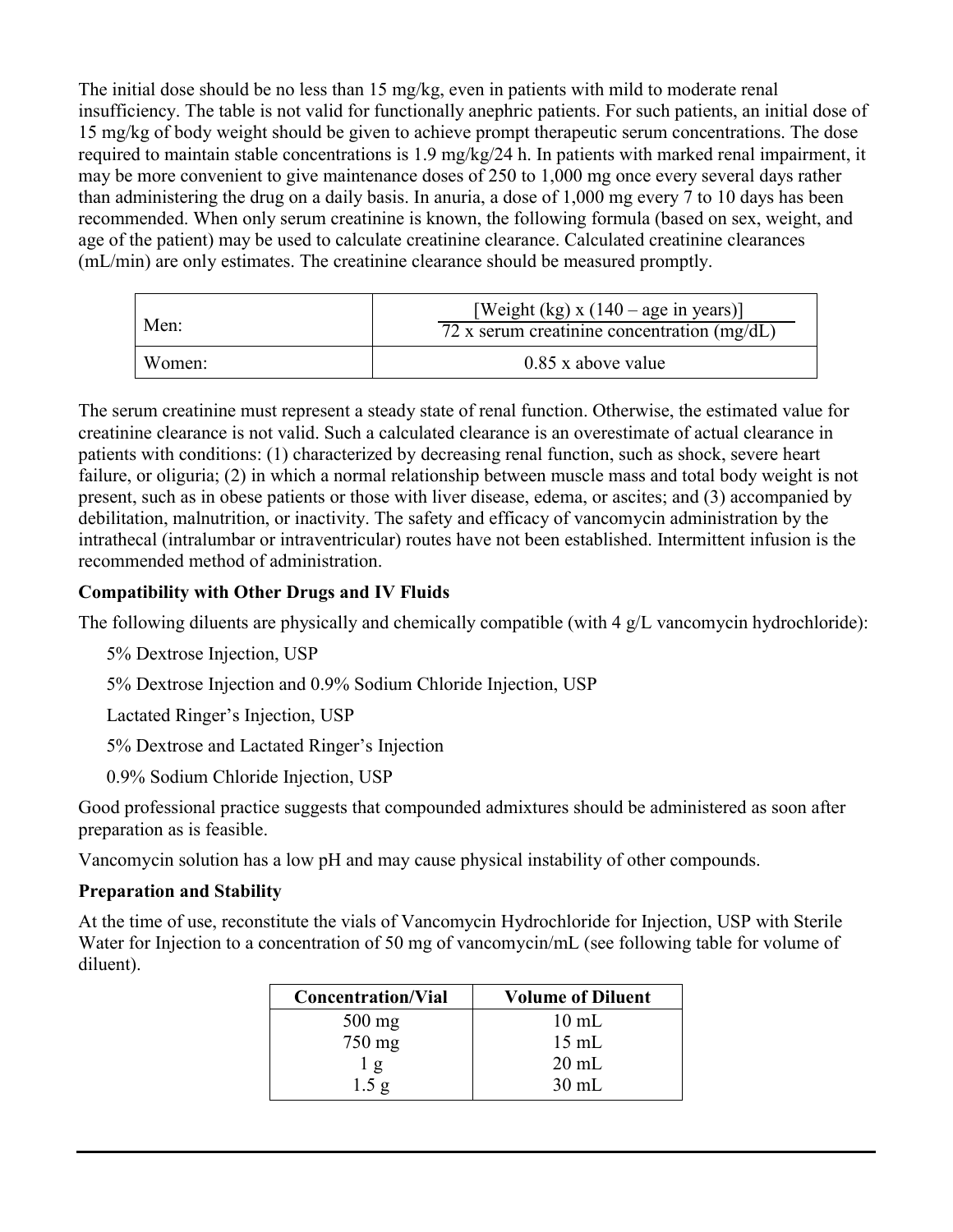After reconstitution, the vials may be stored in a refrigerator for 14 days without significant loss of potency.

Reconstituted solutions of vancomycin (500 mg/10 mL) must be further diluted in at least 100 mL of a suitable infusion solution. For doses of 750 mg (15 mL), at least 150 mL of solution must be used. For doses of 1 gram (20 mL), at least 200 mL of solution must be used. For doses of 1.5 gram (30 mL), at least 300 mL of solution must be used. The desired dose diluted in this manner should be administered by intermittent IV infusion over a period of at least 60 minutes.

## **Compatibility with Intravenous Fluids**

Solutions that are diluted with 5% Dextrose Injection or 0.9% Sodium Chloride Injection may be stored in a refrigerator for 14 days without significant loss of potency. Solutions that are diluted with the following infusion fluids may be stored in a refrigerator for 96 hours:

5% Dextrose Injection and 0.9% Sodium Chloride Injection, USP

Lactated Ringer's Injection, USP

Lactated Ringer's and 5% Dextrose Injection, USP

Vancomycin solution has a low pH and may cause chemical or physical instability when it is mixed with other compounds.

Mixtures of solutions of vancomycin and beta-lactam antibiotics have been shown to be physically incompatible. The likelihood of precipitation increases with higher concentrations of vancomycin. It is recommended to adequately flush the intravenous lines between the administration of these antibiotics. It is also recommended to dilute solutions of vancomycin to 5 mg/mL or less.

Although intravitreal injection is not an approved route of administration for vancomycin, precipitation has been reported after intravitreal injection of vancomycin and ceftazidime for endophthalmitis using different syringes and needles. The precipitates dissolved gradually, with complete clearing of the vitreous cavity over two months and with improvement of visual acuity.

Parenteral drug products should be visually inspected for particulate matter and discoloration prior to administration, whenever solution and container permit.

# **For Oral Administration**

Oral vancomycin is used in treating antibiotic-associated pseudomembranous colitis caused by *C. difficile*  and for staphylococcal enterocolitis. Vancomycin is not effective by the oral route for other types of infections. The usual adult total daily dosage is 500 mg to 2 g given in 3 or 4 divided doses for 7 to 10 days. The total daily dose in children is 40 mg/kg of body weight in 3 or 4 divided doses for 7 to 10 days. The total daily dosage should not exceed 2 g. The appropriate dose may be diluted in 1 oz of water and given to the patients to drink. Common flavoring syrups may be added to the solution to improve the taste for oral administration. The diluted solution may be administered via a nasogastric tube.

# **HOW SUPPLIED/STORAGE AND HANDLING**

Vancomycin Hydrochloride for Injection, USP is supplied as a sterile powder in single-dose fliptop vials that contain the vancomycin equivalent of either 500 mg, 750 mg, 1 g or 1.5 g.